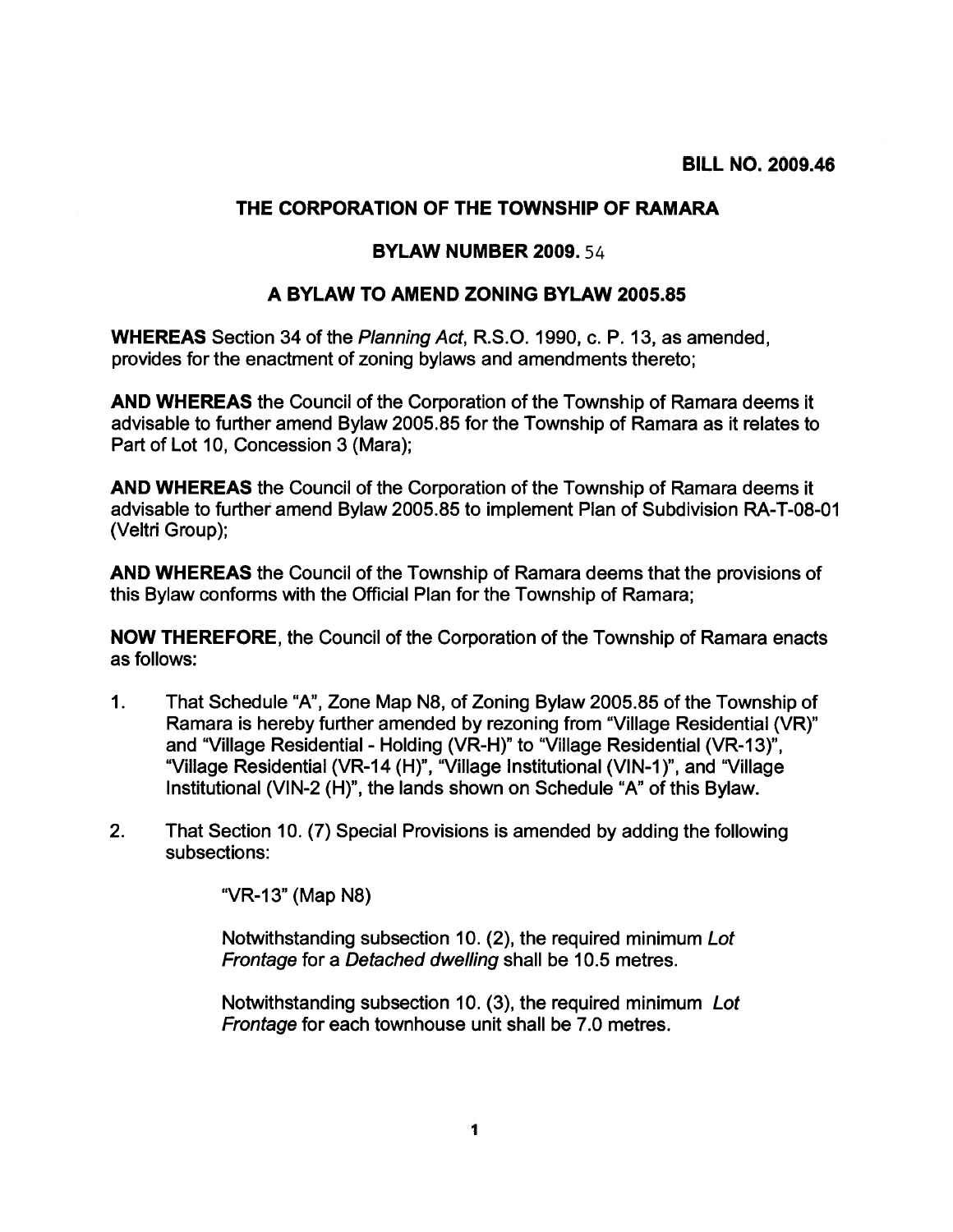Notwithstanding subsection 10. (2), the required minimum Front Yard for <sup>a</sup> Detached dwelling shall be 4.5 metres, excep<sup>t</sup> that for an attached Garage, the required minimum Front Yard shall be 6.0 metres, provided that the Garage doors shall not extend beyond the habitable portion of the main structure of the dwelling.

Notwithstanding subsection 10. (3), the required minimum Front Yard for each semi-detached unit shall be 4.5 metres, excep<sup>t</sup> that for an attached Garage the required minimum Front Yard shall be 6.0 metres, provided that the Garage doors shall not extend beyond the habitable portion of the main structure of the dwelling.

Notwithstanding subsection 10. (3), the required minimum Front Yard for each townhouse unit shall be 4.5 metres, excep<sup>t</sup> that for an attached Garage the required minimum Front Yard shall be 6.0 metres, provided that the Garage doors shall not extend beyond the habitable portion of the main structure of the *dwelling*.

Notwithstanding subsection 10. (2), the required minimum Interior Side Yard for <sup>a</sup> Detached dwelling shall be 1.2 metres.

Notwithstanding subsection 10. (3), the required maximum Building Height for each semi-detached unit and each townhouse unit shall be 10.0 metres.

Notwithstanding subsection 10. (3), the required minimum Interior Side Yard for semi-detached and townhouse buildings shall be 1.2 metres.

Notwithstanding subsection 10. (2), the required minimum Exterior Side Yard for <sup>a</sup> Detached dwelling shall be 4.5 metres, provided that attached Garage doors are not permitted facing the street flankage.

Notwithstanding subsection 10. (3), the required minimum Exterior Side Yard for semi-detached and townhouse units shall be 4.5 metres, provided that attached Garage doors are not permitted facing the street flankage.

Notwithstanding subsection 10. (2), the required minimum Rear Yard for <sup>a</sup> Detached dwelling shall be 7.0 metres.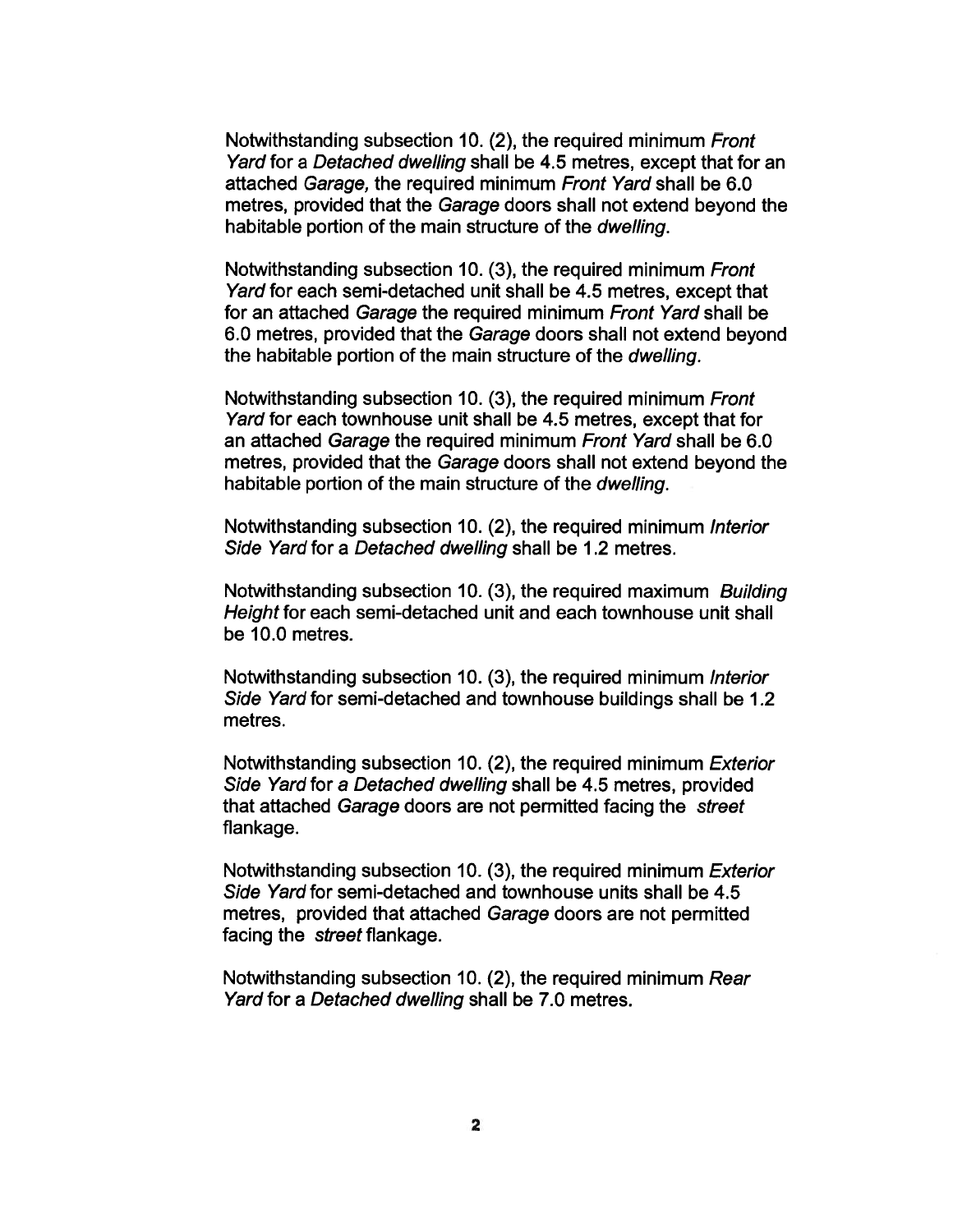Notwithstanding subsection 10. (3), the required minimum Rear Yard for each semi-detached and townhouse unit shall be 7.0 metres."

"VR-14" (H) (Map N8)

Notwithstanding subsection 10. (2), the required minimum Lot Frontage for <sup>a</sup> Detached dwelling shall be 10.5 metres.

Notwithstanding subsection 10. (3), the required minimum Lot Frontage for each townhouse unit shall be 7.0 metres.

Notwithstanding subsection 10. (2), the required minimum Front Yard for <sup>a</sup> Detached dwelling shall be 4.5 metres, excep<sup>t</sup> that for an attached Garage, the required minimum Front Yard shall be 6.0 metres, provided that the Garage doors shall not extend beyond the habitable portion of the main structure of the dwelling.

Notwithstanding subsection 10. (3), the required minimum Front Yard for each semi-detached unit shall be 4.5 metres, excep<sup>t</sup> that for an attached Garage the required minimum Front Yard shall be 6.0 metres, provided that the Garage doors shall not extend beyond the habitable portion of the main structure of the dwelling.

Notwithstanding subsection 10. (3), the required minimum Front Yard for each townhouse unit shall be 4.5 metres, excep<sup>t</sup> that for an attached Garage the required minimum Front Yard shall be 6.0 metres, provided that the Garage doors shall not extend beyond the habitable portion of the main structure of the dwelling.

Notwithstanding subsection 10. (2), the required minimum Interior Side Yard for <sup>a</sup> Detached dwelling shall be 1.2 metres.

Notwithstanding subsection 10. (3), the required maximum Building Height for each semi-detached unit and each townhouse unit shall be 10.0 metres.

Notwithstanding subsection 10. (3), the required minimum Interior Side Yard for semi-detached and townhouse buildings shall be 1.2 metres.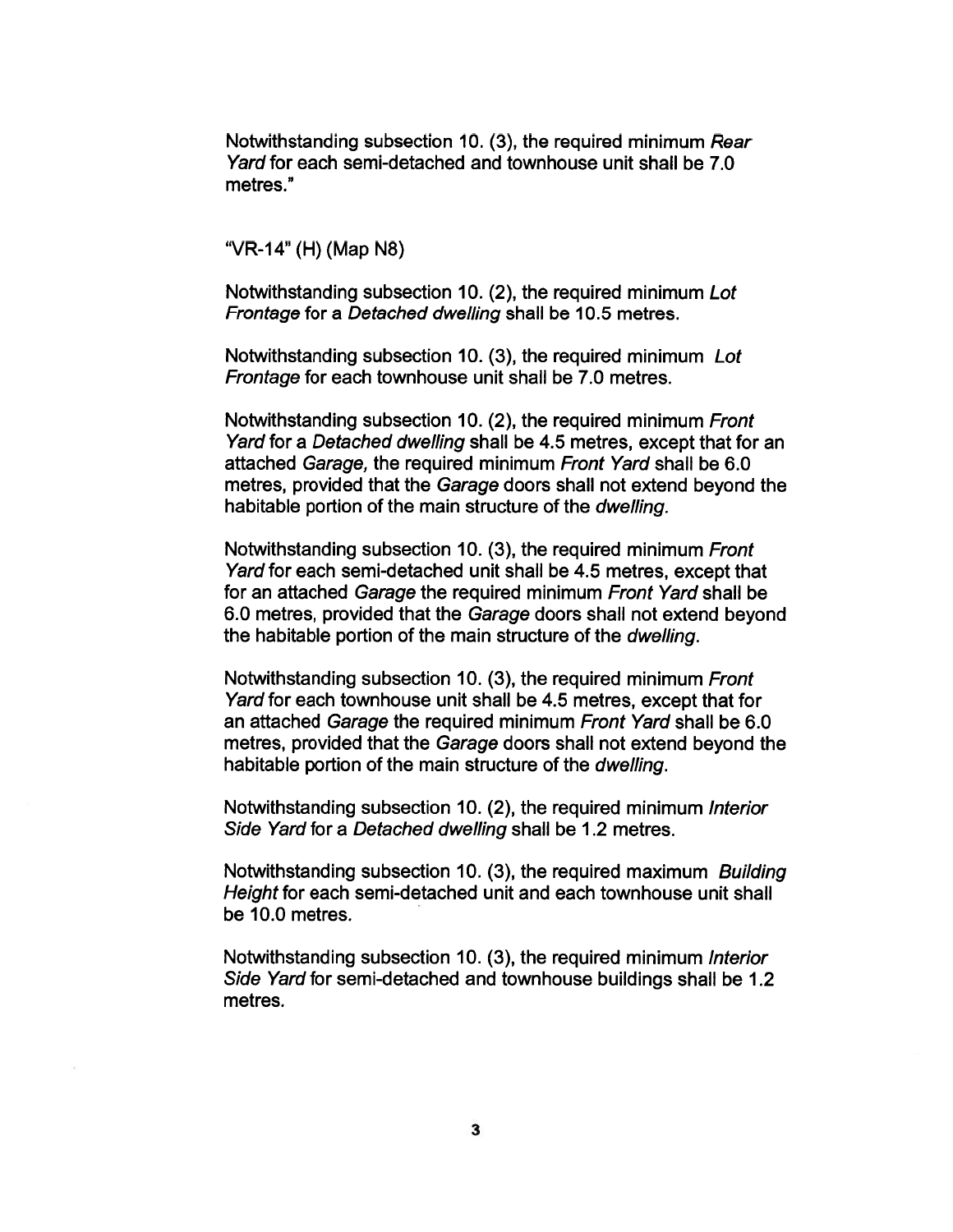Notwithstanding subsection 10. (2), the required minimum Exterior Side Yard for <sup>a</sup> Detached dwelling shall be 4.5 metres, provided that attached Garage doors are not permitted facing the street flankage.

Notwithstanding subsection 10. (3), the required minimum Exterior Side Yard for semi-detached and townhouse units shall be 4.5 metres, provided that attached Garage doors are not permitted facing the street flankage.

Notwithstanding subsection 10. (2), the required minimum Rear Yard for <sup>a</sup> Detached dwelling shall be 7.0 metres.

Notwithstanding subsection 10. (3), the required minimum Rear Yard for each semi-detached and townhouse unit shall be 7.0 metres.

The Holding (H) provision shall apply to all permitted uses and accessory uses, excep<sup>t</sup> those existing on the date of the passing of this Bylaw. The Holding symbol shall be removed by bylaw when the conditions of draft approval of Plan of Subdivision RA-T-08-01 have been fulfilled to the satisfaction of the Township of Ramara."

3. That Section 13. (3) Special Provisions is amended by adding the following subsections:

"VIN-1" (Map N8)

Notwithstanding subsection (1), the only permitted uses shall be Active Recreation, Passive Recreation, and Uses accessory to <sup>a</sup> Permitted Use."

"VIN-2" (H) (Map N8)

Notwithstanding subsection (1), the only permitted uses shall be Active Recreation, Passive Recreation, and Uses accessory to <sup>a</sup> Permitted Use.

The Holding (H) provision shall apply to all permitted uses and accessory uses, excep<sup>t</sup> those existing on the date of the passing of this Bylaw. The Holding symbol shall be removed by bylaw when the conditions of draft approval of Plan of Subdivision RA-T-08-01 have been fulfilled to the satisfaction of the Township of Ramara."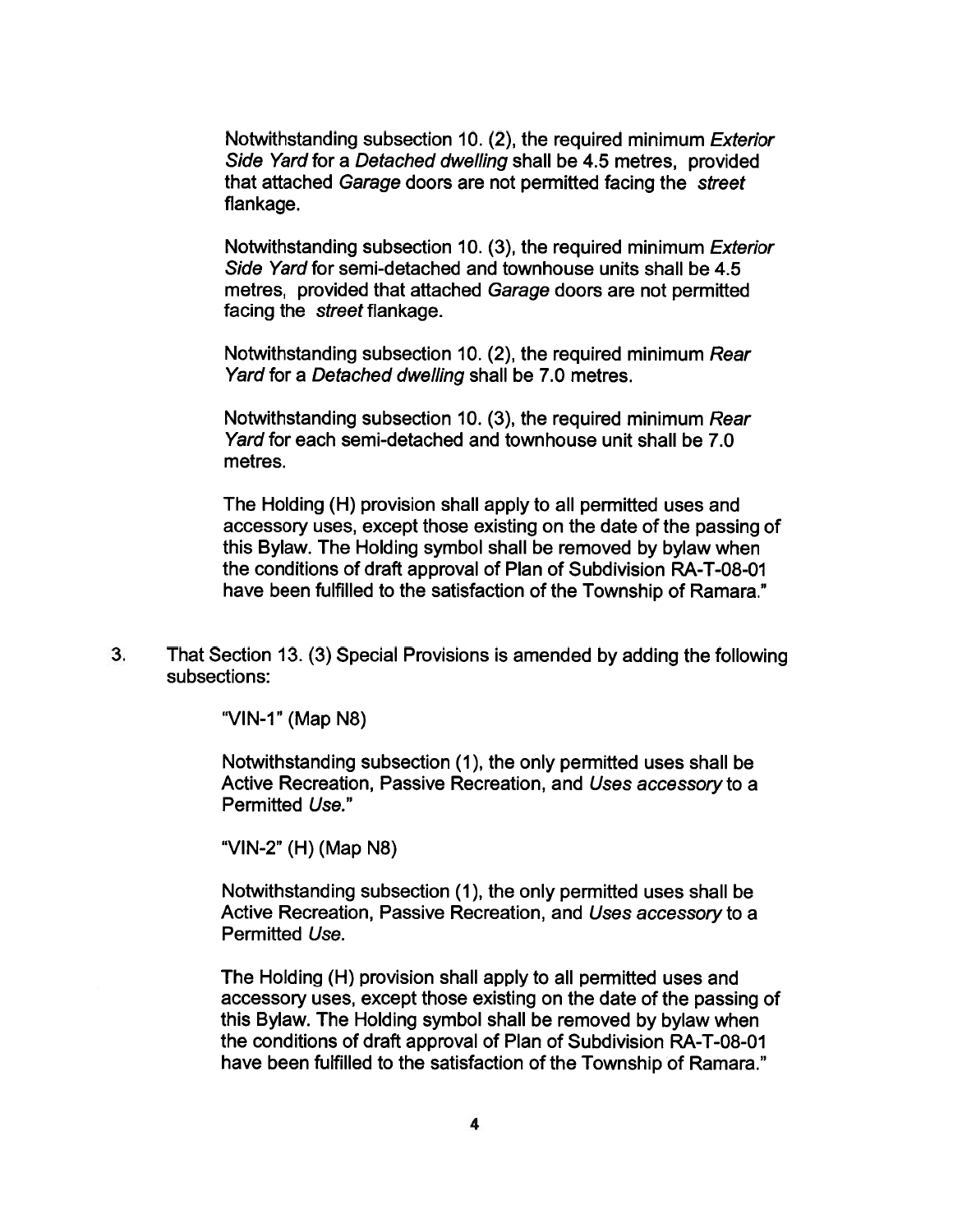4. That this Bylaw shall come into force and take effect on the date of the passing thereto, subject to the provisions of Section 34 of the Planning Act, as amended.

BYLAW READ A FIRST, SECOND AND THIRD TIME AND PASSED THIS 13<sup>TH</sup> DAY OF JULY, 2009.

ð

Basil Clarke, Deputy Mayor

hA anice E. McKinnon, Clerk